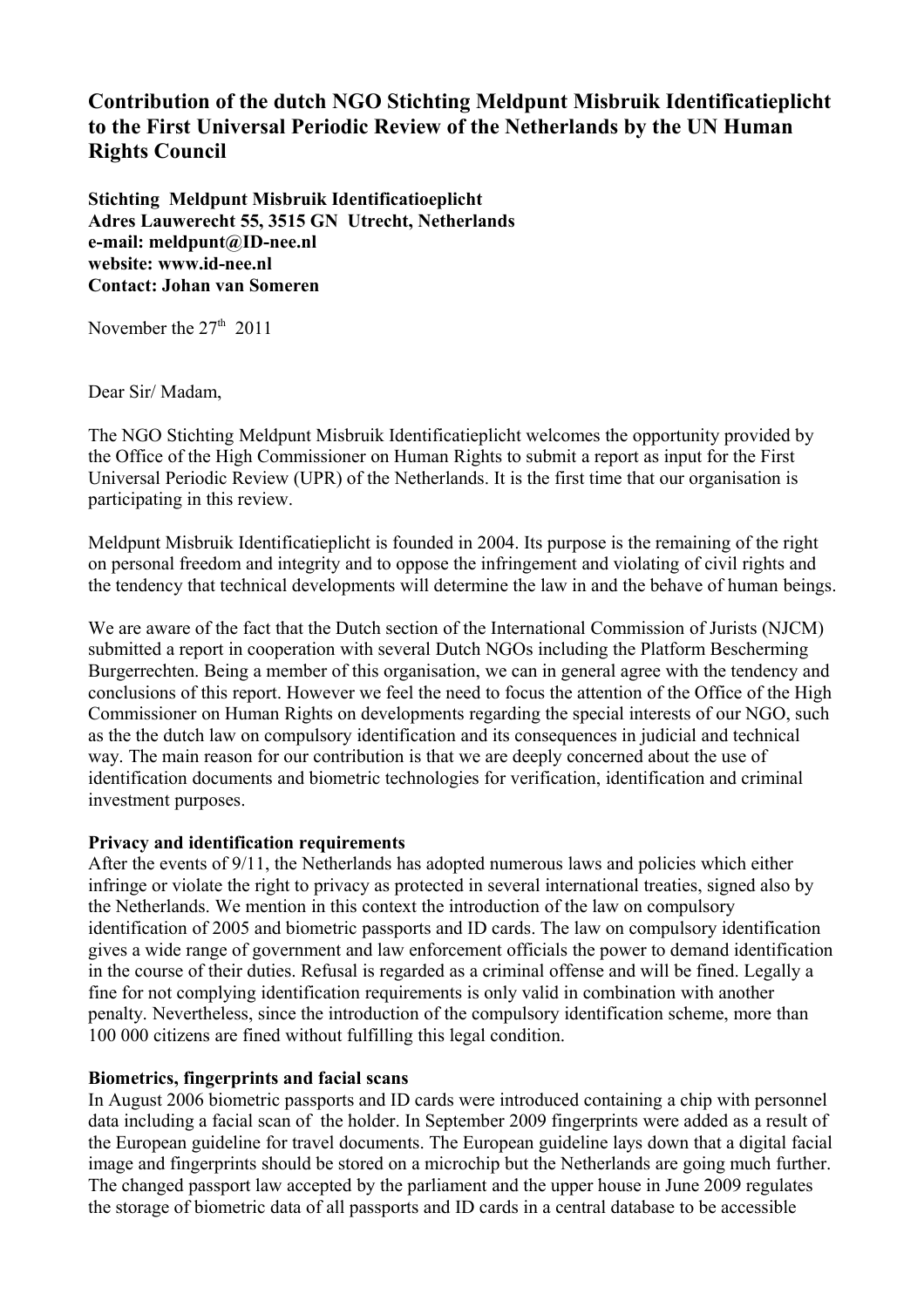24/7. The database is planned not only for verification of travel documents but also for identification of suspects in the context of criminal investigation and counter terrorism. The central database was strongly criticized by the Dutch Data Protection Authority, but its power is limited.

In May this year it came out that fingerprints of passport applicants stored in local databases are of very poor quality. The false acceptance rate lies between 20% and 25%. The responsible Minister of Home Affairs assured the parliament that the fingerprints in the system will be deleted, but until now this deleting has not taken place. The minister did not rule out the central database and its possible use for fingerprint registration in the future if this technology could be improved.

In 2010 the *'Wet identiteitsvaststelling verdachten, veroordeelden en getuigen'* literally the 'Law on identification of suspects, condemned man / women and witnesses' was introduced. It gives the police and other officials the possibility to take facial scans and fingerprints of suspects for storage in a special database linked with a judicial number for prosecution and criminal investigation purposes.

### **Wireless mobile fingerprint scanners**

This year the Ministry of Justice and Security announced the introduction of wireless mobile fingerprint scanners. A pilot project to test these fingerprint scanners is being conducted between November 2011 and early 2012 by four regional police forces and the Royal Netherlands Marechaussee, (the military police responsible for passport and border control). The primary objective of this project is to detect illegal immigrants by digitally verifying the fingerprints of individuals against those in the national database for asylum seekers. It is the intention of the Ministry to extend the use of mobile fingerprint scanners if the pilot turns out to be successful, it was announced that these mobile fingerprint scanners could be used to check if somebody has to pay a fine.

Unfortunately judicial review of formal legislation is prohibited by the Dutch constitution. Judicial review of government policies and the possibilities for citizens to go in court for infringement of their privacy are limited.

## **Conclusions**

We believe that the law on compulsory identification, the changed passport law of 2009, the law on identification of suspects fail fundamental tests of necessity and proportionality. In combination with biometric technologies, they create a serious infringement of the right on privacy and breach key elements of fundamental law.

#### *We believe that a central database with facial scans and fingerprints of all dutch citizens violates in the strongest possible way the fundamental rights on privacy and personal freedom as laid down in international treaties which also the Netherlands have signed.*

We also believe that the use of mobile fingerprint scanners is a serious threat to the right of privacy of all citizens and violates the legal conditions for registering and comparing the fingerprints of asylum seekers.

#### **Recommendations**

*We recommend the Human Rights Council to urge the Netherlands to change the passport law and to withdraw the intention for a central database with facial scans an fingerprints of all dutch passport and ID card holders and even the storage of fingerprints of passport and ID card holders in local databases.*